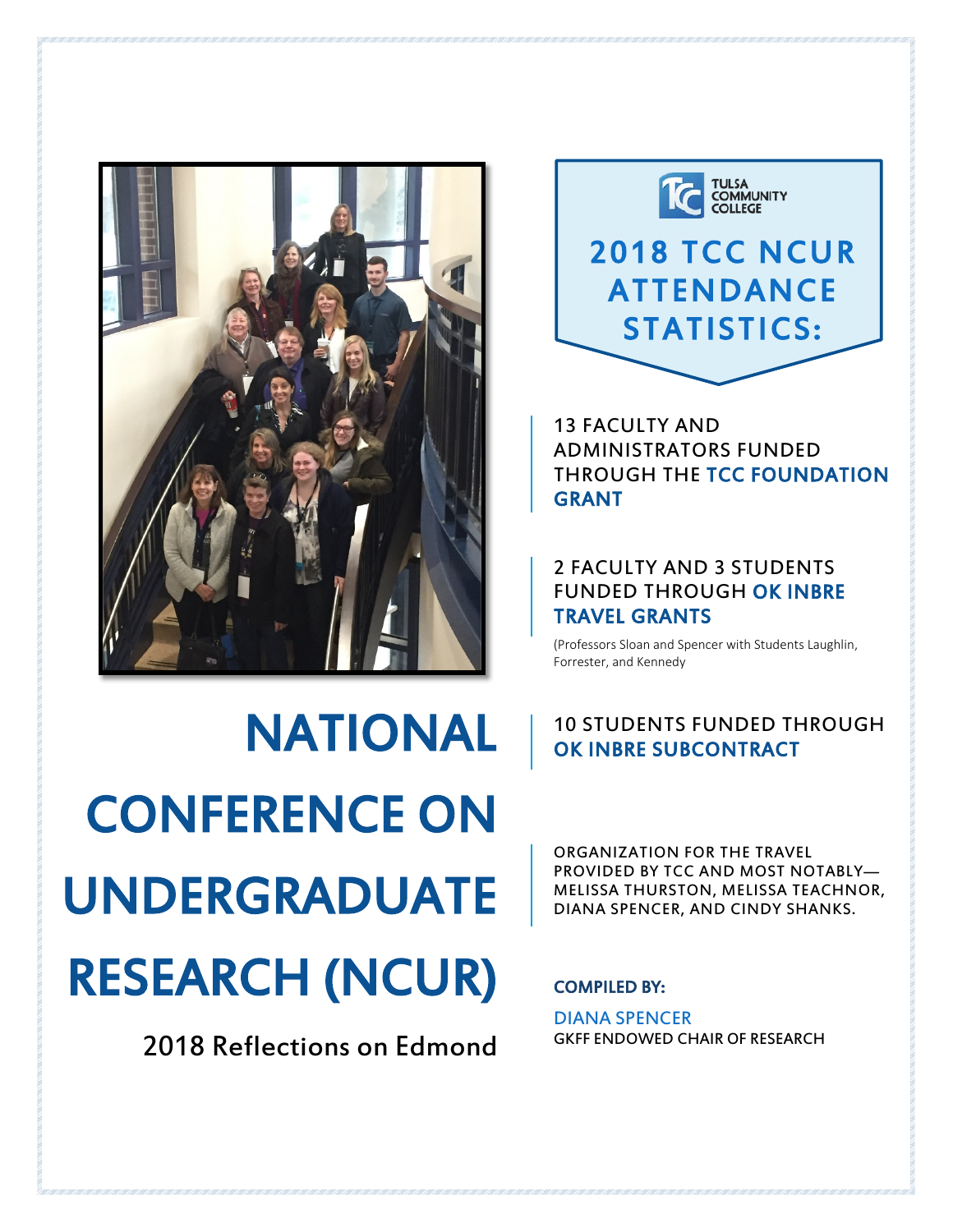# POSTERS PRESENTED:

### Modulation of Nerve Growth Factor (NGF) Expression in Trinitrobenzene Sulfonic Acid (TNBS) Induced Colitis in Rat Colon

Christy Eslinger, Kenneth Miller, and Subhas Das

### The Bacterial Diversity Found in the Rhizosphere Between Soil Samples Taken from Ecological Niches Using 16S rRNA Genes

Ashley Kennedy, Brian Forrester, and Diana Spencer

### An Arboreal Study of Tulsa Community College's Southeast Campus

Connor McLellan, Macie Baldwin-Griffin, Mary Phillips, Mark Swanson, Rob Katz

### Utilizing Cytochrome C Oxidase I (COI) for Microgenomic Identification of Osteichthyes Obtained from Rural and Urban Ponds in the Oklahoma Central Plains

A. Brown, A. Eberhard, C. Eslinger, M. Gates, M. Hilton, D. Johnson, A. Kennedy, A. Platt, S. Sandoval, D. Spencer

### Food, Culture, and Society: An Interdisciplinary Investigation Including Science and Liberal Arts

D. Cunningham, D. Axsom, C. Fryman, J. Airhart, A.Cross, M. Easterling, D. Gray, M. Phillips, C. Thompson, D. Spencer

### Human Development on Wildlife Diversity in Urban Wooded Ecosystem

Chirstie Nesbit and Brian Cosby

### Intensity Matters: Perineuronal Nets Remodeling in Naloxone-precipitated Morphine Withdrawal on Female Adolescent Rats

Ashley Zongker, R. Gaglia, P. Gonzales, R. Velasquez, D. Vazquez-Sanroman

### Viability Assay & Potential Effects of E-Juice on CHO-K1 Cells

A. Brown, K. Casey, A. Eberhard, C. Eslinger, S. Grace, A. Hughes, D. Johnson, A. Kennedy, S. Laughlin, C. Longden, K. Smith, D. Sloan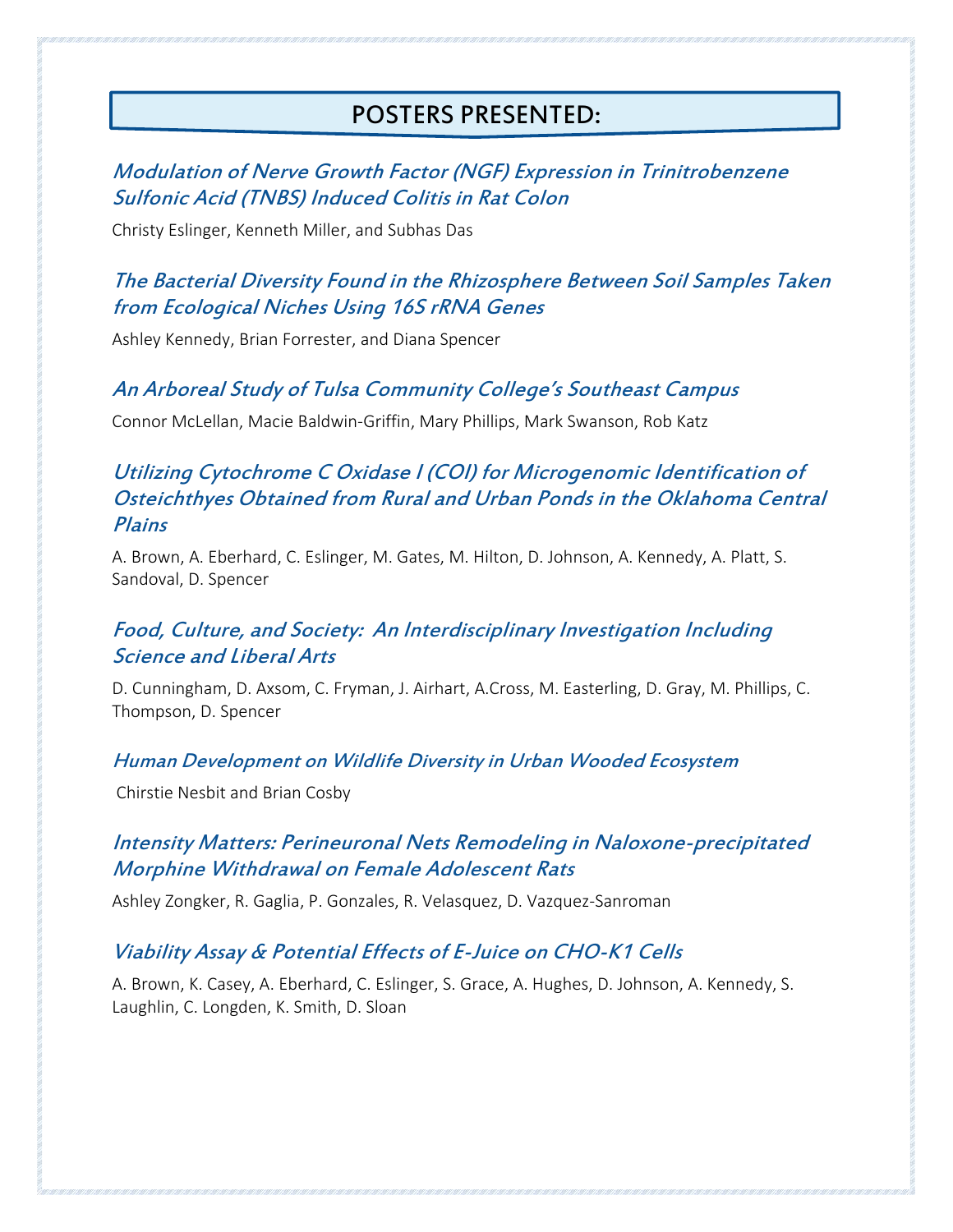# NCUR REFLECTIONS

s I walked the UCO Campus in 2018, I could not help but hear my internal voice of the 17 year old woman who attended UCO on a drama scholarship many years previous. With each trek across the campus, I saw my corner dorm window at Murdaugh Hall and the metal roof of the drama scene shop. Memories continuously flooded my mind. I sat in presentations in the same classrooms that I had attended as a communications major and was aware that the younger me had no idea of where a life in academia would take me. How could I know that I would change majors to Social Work and then Education to find a career that includes smatterings of each of those majors of drama and social work with the added focus of molecular biology and research? How exciting it is to provide the National Council on Undergraduate Research (NCUR) Conference to students in their first two years of college and to know that they will very possibly also experience key pieces to the foundations of their careers on this same campus. A<br>had attended<br>where a life i

As the George Kaiser Endowed Chair of Research at Tulsa Community College, I have had the opportunity to work with multiple faculty members and students to increase our attendance at NCUR at the University of Central Oklahoma. With the ease of travel to Edmond, Oklahoma, we had 14 students and 15 faculty members attend the presentations. We had eight poster presentations that included biology, biotechnology, and our first interdisciplinary posters. We had faculty attend from multiple disciplines including sociology, psychology, biology, humanities, biotechnology, performing arts and communications. Two stellar adjunct faculty members attended with their poster presentation that included work derived in a secondary student concurrent enrollment class.

NCUR 2018 included three nationally recognized plenary speakers and over 3,500 student presentations. The presentations included eleven poster sessions with a minimum of 130 posters with each time slot. The energy, passion, interest, questions with thoughtful answers, topics, and variety amazes me every time I attend NCUR. The level of communication and learning that is occurring in every corner of the room is exactly what I want to offer to students and faculty. Multiple oral, visual arts, and performing arts sessions are also presented. I find the work outside my field extremely interesting and enjoyable. I attended two memorable music performances from students attending UCO: *A Flaw in our DNA* and *Horns "Dancing on a Hill."* I also enjoyed an outstanding visual arts presentation, *The Universe Under a Microscope* by Claire Chabot, at the University of South Carolina-Columbia. The student had taken pictures of cells using fluorophores. She had then named each image based upon women scientists. One of her slides depicted her work hanging in her lab. It was transformative to later attend the Melton Gallery after the talk and see the actual work. These images are possible for our students to prepare. I was inspired to attempt to produce an image of my own. The worlds of art and science melded into one. My phone contains multiple images of methods and digital online database titles to investigate.

Watching my students present their posters represents a capstone learning experience for them. They understand and present with growing confidence. Students from other institutions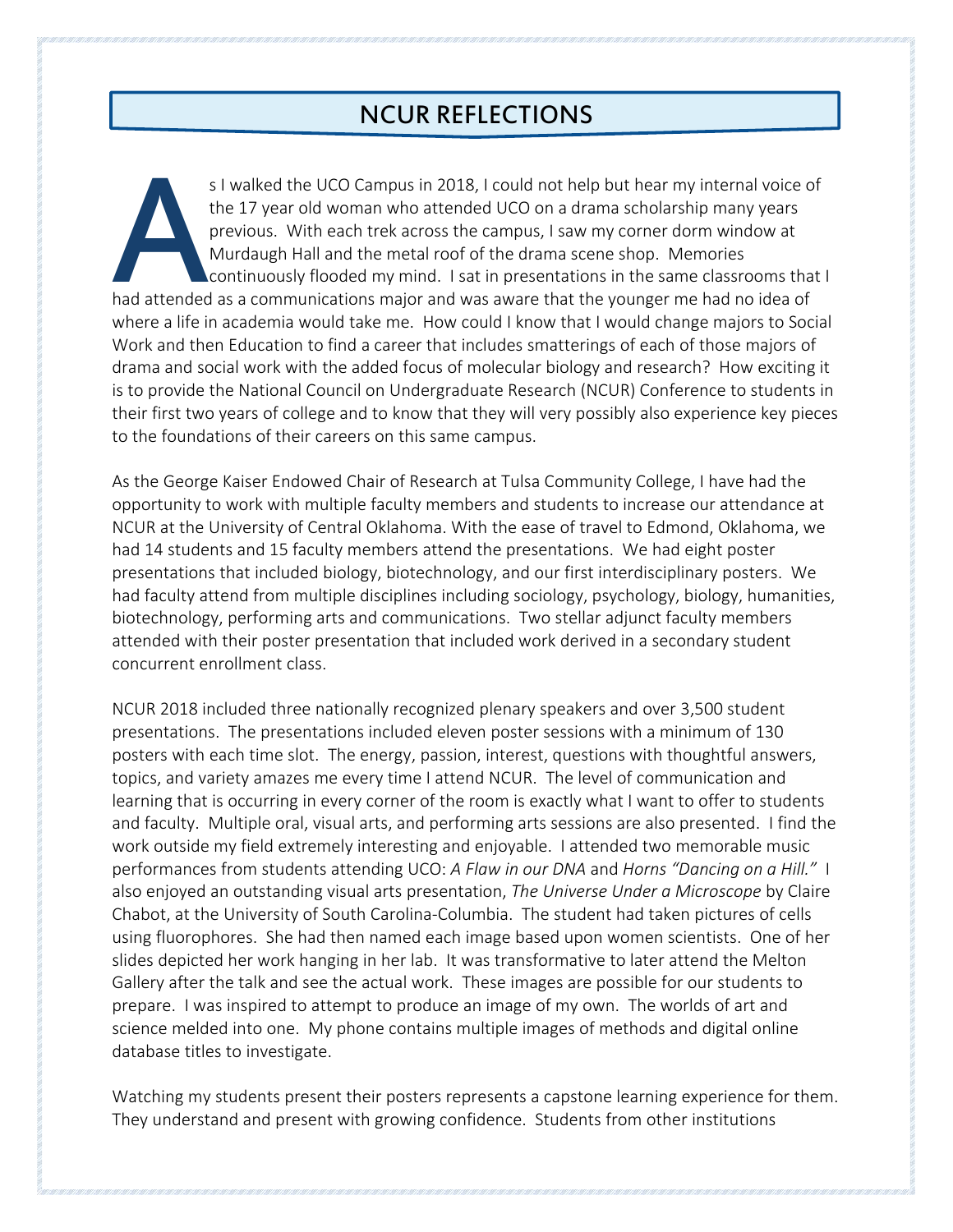interested in our topic find the poster to ask questions. The growth from student to student with networking and possible future investigations discussed is extraordinary. While the students find their comfortable niche in the academic arena, I am grateful to help facilitate the opportunities provided by the multiple funders.

#### Diana Spencer

Professor of Biotechnology and GKFF Endowed Chair of Research

Participating in NCUR this year, my reflections fall along 3 notions:

I enjoy watching our students (TCC) experience and respond to this conference on several levels. This is a large conference with hundreds of student presenters. When our • students realize they are one of hundreds, once they get past the initial panic and I enjoy watching our students (TCC) experience and respond to this conference on several levels. This is a large conference with hundreds of student presenters. When our students realize they are one of hundreds, once they they take the opportunity to learn from their fellow students, and many of them suddenly begin to see themselves as part of a larger research community that they can carry forward into their futures. This experience also allows them to come in contact with a large diverse group from different parts of the country and world. I tend to hope their growth in diversity appreciation grows an inch or two.

I always learn from the Student Presenters, whether through their verbal or poster presentations. I heard one presentation on American Mormonism. This is a topic we  $\Box$   $\bullet$  don't see often in this part of our world. One young man presented a poster I always learn from the Student Presenters, whether through their verbal or poster<br>presentations. I heard one presentation on American Mormonism. This is a topic we<br>don't see often in this part of our world. One young man in today's postmodern world. Quite advanced abstract thinking for an undergraduate student. I will be contacting him to discuss his research further.

My lesson after attending this conference which keeps getting reinforced, is that if I take the time and effort to work with undergraduate students on research knowledge and skills, they will gain valuable experiences in academia, social networking, and how My lesson after attending this conference which keeps getting reinfortake the time and effort to work with undergraduate students on re and skills, they will gain valuable experiences in academia, social net their research

Thanks to the folks at Engaged Learning and to Diana Spencer for making this opportunity available!

### Gay Phillips

Professor of Sociology

s a faculty member without a student presenter, I felt very honored to be asked to attend NCUR. I went with the expectation that I would return home with fresh ideas and inspiration. The experience exceeded my expectations. It was great getting to know our s a faculty member without a student presenter, I felt very honored to be asked to attend<br>
NCUR. I went with the expectation that I would return home with fresh ideas and<br>
inspiration. The experience exceeded my expectatio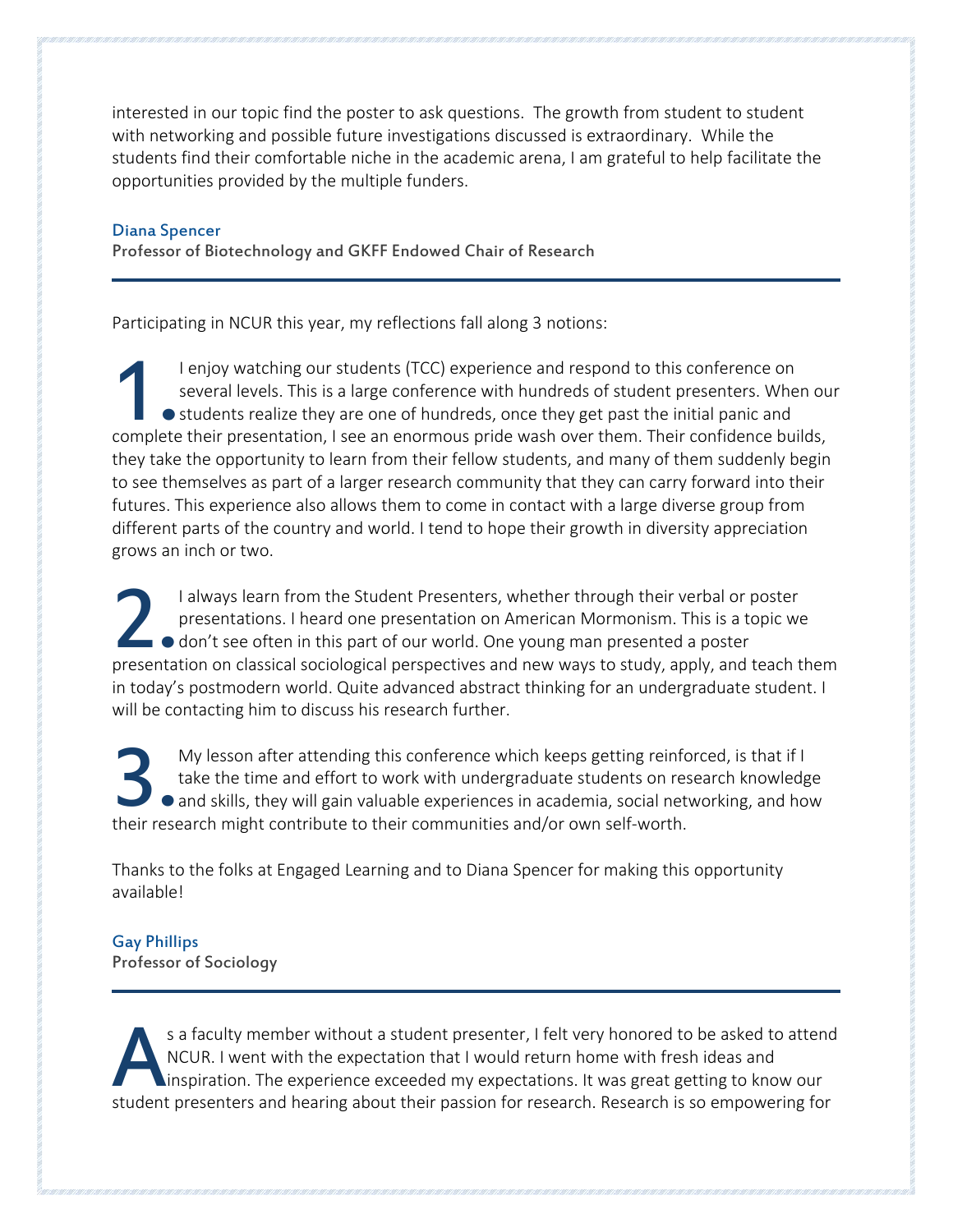students. They are not only learning, but they are also adding to the body of knowledge within their field. They are truly constructing knowledge!!! The conference made me realize what a wonderful gift we are giving students when we give them research opportunities! It has inspired me to seek out and create more research opportunities for my students. I want to give my students the gift of research!

#### Jerilyn Schultz Professor of Psychology

am sincerely grateful for the wonderful opportunity of attending this national conference. It was quite the experience to see so many individuals with so much passion and knowledge in so many various fields. I found inspiring research with each new set of poster presentations. While there were many presentations which were very detailed and complex, although I was quite the experience to see so many individuals with so much passion and knowledge in<br>
so many various fields. I found inspiring research with each new set of poster presentations.<br>
While there were many presentations research process was definitely of interest to me. It also left me more determined than ever and looking forward to progressing my education so that even the details of these complex processes are within my wealth of knowledge.

The opportunities at this conference were endless and my only regret is that we had to pick and choose between all these great presentations. I loved the poster presentations due to the large variety of subjects; however, I also loved the oral presentations and the more focused atmosphere. The inclusion of music and art were unexpected to me and greatly appreciated. I especially loved an art presentation which integrated science with art.

In presenting my own poster, I am often surprised at the level of ease in which I go through the presentation. Being an introvert, it is not necessarily within my daily activities to converse with multiple people. I enjoy the opportunity to come out of my shell and share information that I am passionate about with others.

I left this conference with a much greater understanding of not only the importance of research, but how much progress is being made, even at the undergraduate level. And my desire to and my belief that I will become a medical researcher has grown to an appreciable greater extent as a direct result of attending this conference.

#### Stephanie Laughlin Student Presenter

uring the weekend of April 5-7-2018 I attended the NCUR conference at the University of Central Oklahoma in Edmond Oklahoma. The conference was a great success. I especially enjoyed talking to the student presenters about their projects and learning about the procedures they used in conducting research. Also looking at all of the different about the procedures they used in conducting research. Also looking at all of the different about the procedures they used in cond projects and getting ideas for future possibilities for students to pursue here. There were very interesting oral and cultural presentations that introduced different perspectives that I enjoyed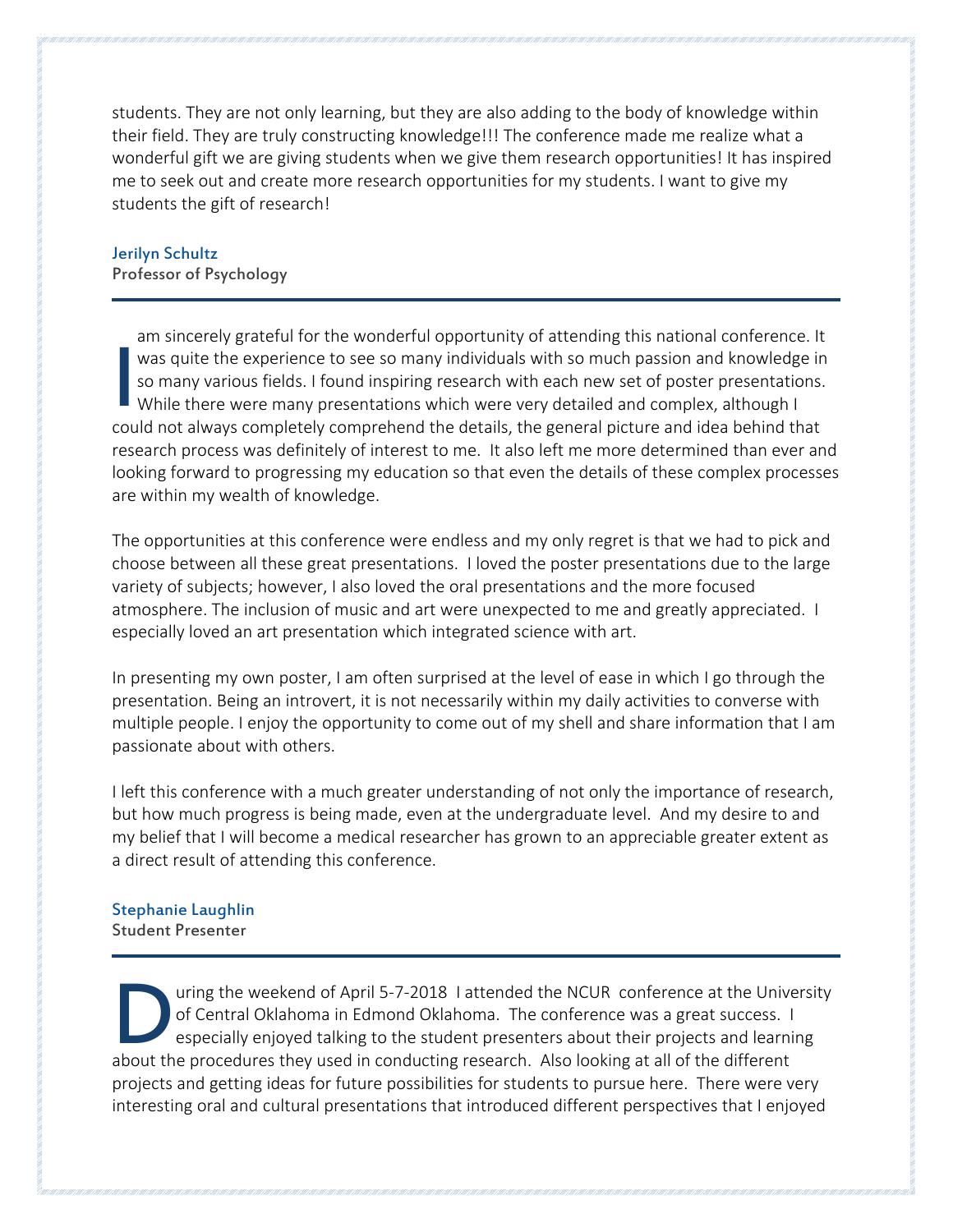listening to. The conference provided great opportunities to meet with colleagues from different schools and countries and get new perspectives on conducting research and pursuing ideas. I want to thank Dr. Spencer for all of the hard work she did in order for all of the students and faculty to attend this conference. It was an experience that will benefit all of us.

# Mark Swanson

Professor of Biology

t has been a few weeks now since I had the opportunity to present at the National Convention of Undergraduate Research and the more I think about my experience there the more thankful I am for having been given the opportunity to partake in it. I had the It has been a few weeks now since I had the opportunity to present at the National<br>Convention of Undergraduate Research and the more I think about my experience there the<br>more thankful I am for having been given the opport knew nothing about. There is no experience more fulfilling then listening to someone talk about a subject or project that they care deeply about and in my experience that was everyone I talked to at NCUR. I enjoyed getting to present on our project and being asked insightful questions by peers and learning what they thought of it. We even had a few people who said that they were interested in recreating our project at their universities and colleges to better their schools learning environment. When I first arrived, I was nervous about presenting, but once I realized that NCUR is about inspiring and teaching your peers presenting became easier and more enjoyable.

### Connor McLellan

Student Presenter

y favorite part of NCUR is watching the students react to the "grandness" of NCUR. Most TCC students have never been to a research conference, and they are usually "wowed" by the amount of undergraduate research that is going on, saying things like, Y favorite part of NCUR is watching the students react to the "grandness" of NCUR.<br>
Most TCC students have never been to a research conference, and they are usually<br>
"I had no idea . . . ." I believe these presentation opp STEM career or STEM profession.

NCUR always provides engaging faculty sessions that provide insight into increasing undergraduate research opportunities. In addition, I think it is great that NCUR provides sessions for students to plan for their future, and provides opportunities to visit with potential four year and graduate institutions.

NCUR validates my desire to continue undergraduate research in my classroom, and my desire to encourage students to seek undergraduate research opportunities.

All in all, NCUR is one of my favorite conferences to attend because of the impact on student success.

### Dusti Sloan

Professor of Biotechnology and Biology / Interim Biotechnology Coordinator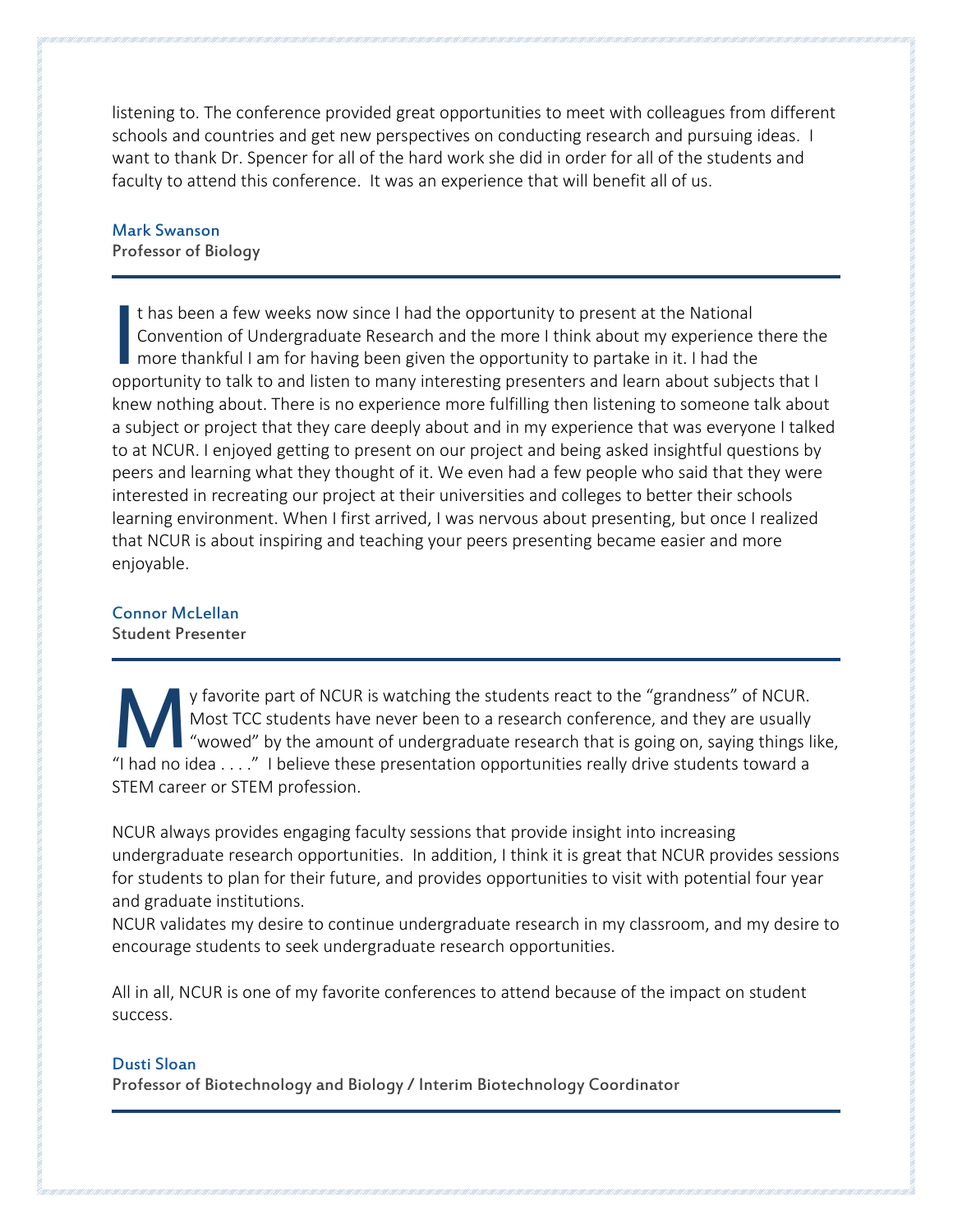lthough I was only able to attend one day of this year's conference, NCUR 2018 fulfilled my expectations for what I've come to anticipate as a truly incredible experience on multiple levels. I was again very impressed by not only the quantity, but also the *quality* Ithough I was only able to attend one day of this year's conference, NCUR 2018 fulfille<br>my expectations for what I've come to anticipate as a truly incredible experience on<br>multiple levels. I was again very impressed by no conclusively demonstrates that undergraduate students can not only perform, but excel in conducting substantive research!

I was especially pleased to have an opportunity to view the excellent posters that were presented by some of our own bright and exceptionally talented TCC students. Our students did a great job presenting their research alongside (and with equal effectiveness as) students from some of the nation's preeminent research institutions.

I also appreciate the somewhat rare opportunity that NCUR provides to explore and learn about research conducted outside of my own discipline. This helps to broaden my vision of research and provides inspiration for future collaborations in multidisciplinary research. I sincerely wish that all TCC faculty had the opportunity to attend this incredible conference.

#### Neil Enis

Professor of Biology and Life Sciences Faculty Department Chair

**his was my first experience with a national research conference, and I was impressed.** While I was only able to attend one day of the conference and participated in a limited number of poster, oral, and plenary sessions, it was clear that even three days wasn't his was my first experience with a national research conference, and I was imp<br>While I was only able to attend one day of the conference and participated in a<br>number of poster, oral, and plenary sessions, it was clear that presentations that I would have liked to visit a great many more.

I enjoyed speaking to the TCC students who presented posters and was very impressed with the way they conducted themselves and the seriousness with which they responded to questions. They all explained their research well and answered questions appropriately. I was very proud of those I was able to interact with. TCC was well-represented!

In addition to visiting with TCC students, I also visited a number of other posters and was impressed with the quality of students from all areas of the country (none of the projects were more in-depth than those from TCC, however). In general, students were eager to explain what their posters represented. I was particularly interested in research into perceptions of the value of social media by age group, because it parallels my class's research from this semester: "Effects of Social Media Use on Relationships in a College Student Sample." In addition, I was intrigued by posters examining common characteristics of Trump voters and addressing misconceptions about psychology principles. A couple of oral presentations on music ("A Quiet Mind") and a music score devoted to analyzing the wives of Henry VIII also proved enlightening ("Try Me Good King").

I think my overall impression is that research need not be extremely complex to be interesting; conversely, less complex projects may lead to more interesting and/or accessible results. While there are certainly challenges in getting my concurrently enrolled students to such gatherings, I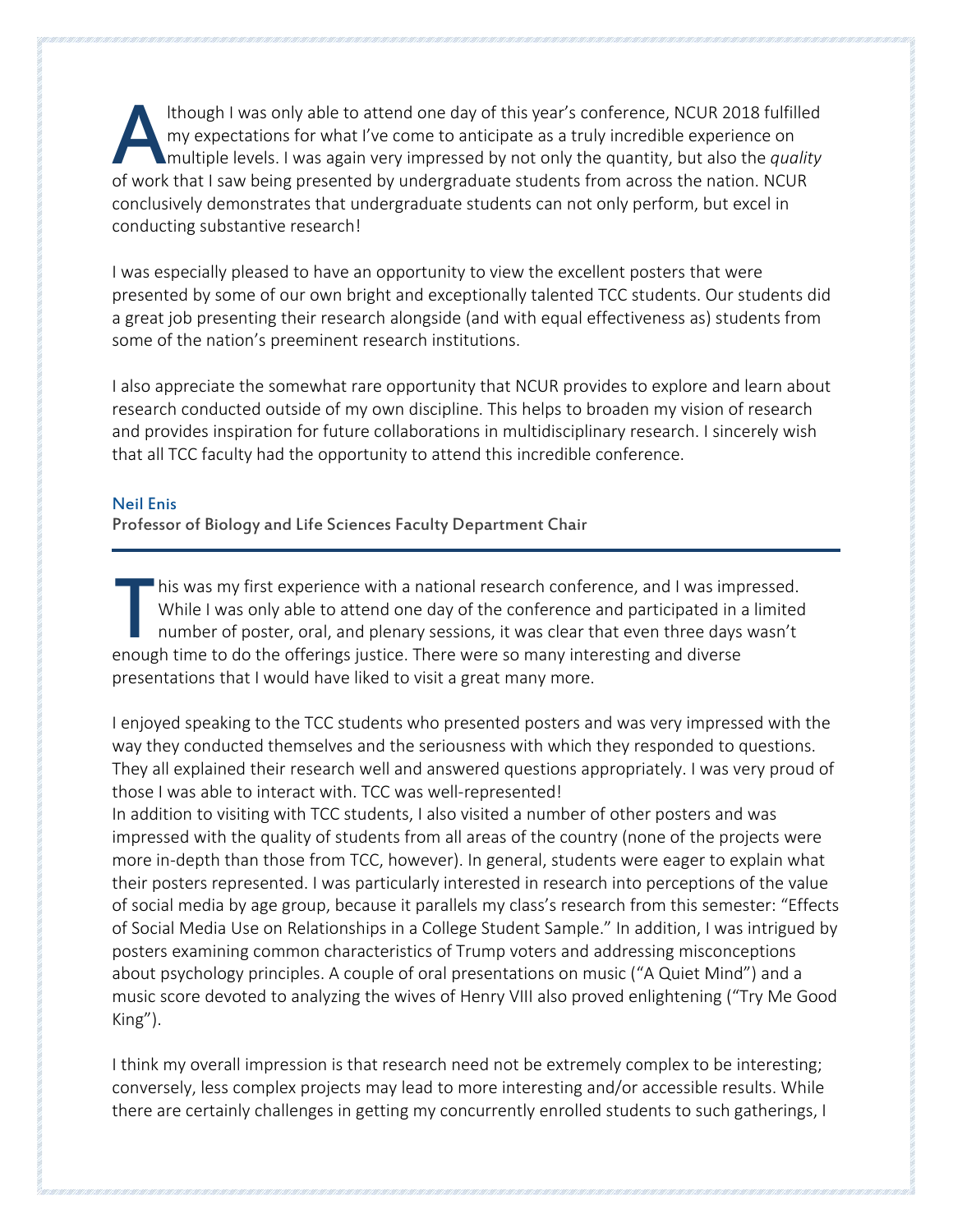think it would be valuable to explore the possibilities of doing so in the future. I will contact Melissa Steadley in the Concurrent Enrollment office to see what might be possible going forward. Students gain such confidence from conducting and then presenting their own research.

I appreciate the efforts of those who applied for funding and coordinated other arrangements (most especially Diana Spencer) for such a large group from TCC to attend. Melissa Teachnor was instrumental in helping our group coordinate schedules for a car pool on April 6 (among other things), and I appreciate Kelly Allen's willingness to drive.

#### Janice Airhart

#### OK INBRE Bioscience Outreach Representative

his year I had the opportunity go to NCUR. There were several hundred students from all over the world presenting at the University of Central Oklahoma. Several research projects peaked my interest, but one stands out. One student from Monmouth Inis year I had the opportunity go to NCUR. There were several hundred students from all over the world presenting at the University of Central Oklahoma. Several research projects peaked my interest, but one stands out. On project shows cinnamon and oregano have higher zones of inhibition than prescribed Cipro. And thus far, no resistance to the oils have occurred. This is promising in a world of antibiotic resistance. Many years ago, an old farmer told me to add oregano to my chickens' water and I would have the healthiest chickens. He was correct. My chickens have always been healthy. I went home and did some research and found oregano was given to chickens, via water, on organic farms instead of antibiotics.

Most importantly on this trip, I had the pleasure of having stimulating conversations with many great people. Conversations that assured me that I'm not the only student who struggles with many aspects of college. For instance, being center stage and talking about research is difficult. The weekend has shown me the tough competition ahead of me on my road to Vet School. It also confirmed my thoughts on college being more of an endurance race than intelligence.

I love all aspects of science and I sincerely hope to continue research, become a better public speaker, and return to NCUR with more confidence. I would like to thank Dr. Diana Spencer for obtaining funding for the students to participate. Her love for her subject and students is the reason TCC students are well educated and successful. Also, I would like to thank Mark Swanson for giving his students the opportunity to submit their abstracts to present at NCUR.

#### Chirstie Nesbit Student Presenter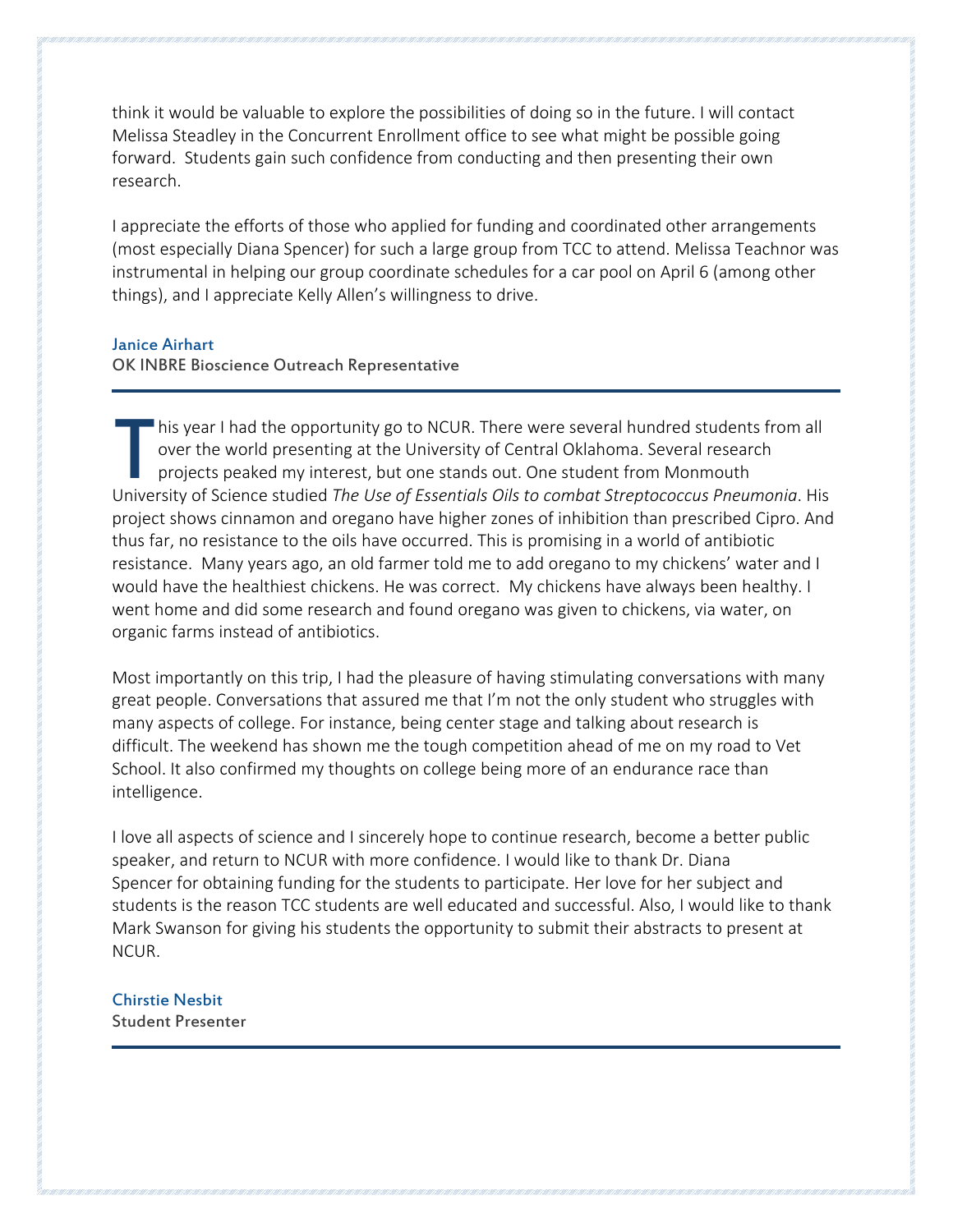y name is Brian Forrester and I attended the NCUR 2018 conference in Edmond, OK. It is with my deepest thanks that you provided funding for me to attend. This event really can change people's lives for the better. I was there for the science but what y name is Brian Forrester and I attended the NCUR 2018 conference in Edmond, OK.<br>
is with my deepest thanks that you provided funding for me to attend. This event<br>
happens there is pretty magical. The amount of science and quite overwhelming. It takes a lot of preparation to narrow it down to the research that really interests you.

It was just great to meet Brandon Thompson who did similar work to my research. His work was on the meta-barcoding of microbial cave communities in southwest Virginia. We became friends and exchanged emails. He told me about the workshop he took called GCATSEEK. It taught the QIIME data process that stands for Quantitative Insights Into Microbial Ecology. He showed me the ANOSIM program that stands for Analysis Of Similarity. It was similar to the Shannon Diversity Index that I had used. I really learned a lot from him.

I also got to learn new techniques in plant DNA extraction from Rachel Bautzman whose work was "Assessing the genetic diversity of native and nonnative Phragmites in Wisconsin." Instead of extracting DNA through mortar and pestle, she used a power drill with an attachment that you buy and a small amount of silica. Her DNA concentrations from the Nanodrop were quite impressive. It was so interesting that I am going to follow up with her on this technique. The conference covered all academic programs so it was a well-rounded experience. I got to experience a French horn symphony and attend an art exhibit that had surprisingly emotional and thought provoking art. There was a drawing there of a boat full of refugees heading into Ellis Island and the people on the island refusing to allow the refugees to land. It made me think back to the time that I was on the Staten Island ferry with a large group of immigrants and when the Statue of Liberty came into view, they all started crying and hugging each other. The art made me emotionally confront how things have changed.

I will never forget all the good things that happened at 2018 and I hope many students in the future will get to experience all the things that happen at NCUR.

#### Brian Forrester

Student Presenter

had a wonderful time at NCUR 2018. I was able to talk to a variety of other student presenters and see how relevant the information and techniques we learn in class really are. Specifically, I enjoyed seeing a student present his poster titled "Metagenomic Analysis of had a wonderful time at NCUR 2018. I was able to talk to a variety of other student<br>presenters and see how relevant the information and techniques we learn in class really are<br>Specifically, I enjoyed seeing a student prese mirrored the summer project I worked on with Dr. Spencer. We used similar laboratory techniques, but different analyzing tools. Altogether, it was nice to see that the techniques I have learned are so versatile. However, my favorite presentations were those pertaining the use of essential oils to combat bacterial pathogens as a replacement for antibiotics. Some of the presentations I saw on this topic include "Antimicrobial Activity of Cinnamon Oil Nano-emulsion On *Acinetobacter Baumannii*" and "The Use of Essential Oils to Combat *Streptococcus pneumoniae*". It was very rewarding to see that a problem I am interested in researching is being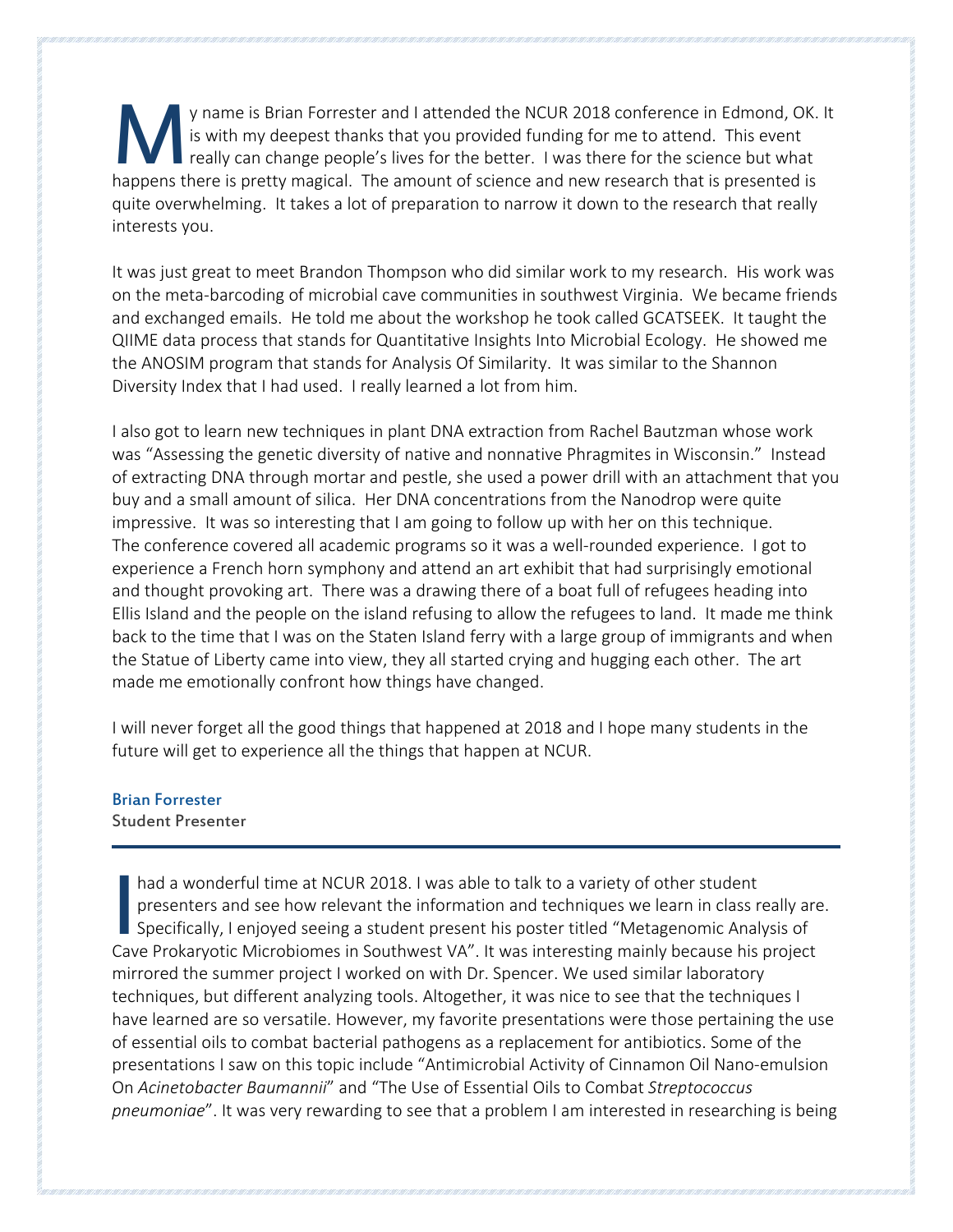taken on by an assortment of undergraduates and research laboratories around the United States. In addition to listening to presentations by other students, I was able to, along with my summer lab partner, present our findings from the summer, which was equally rewarding as listening to the other student presenters. Being able to present to people genuinely interested in the techniques used and the reasons behind doing certain kinds of research was wonderful and satisfying. It was a glimpse into the wider field of science research, where anything and everything is researched. While something may not seem interesting to me, it can appear groundbreaking to another researcher. Seeing so many undergrads come together to celebrate science was honestly awe inspiring and made me realize what a wonderful field I am entering. I am not the only crazy science person out there; there are thousands of us! It was fun and exciting and overwhelming all at once. Honestly, I expected it to be smaller, like Oklahoma Research Day, but it was huge! I was too excited to be nervous about presenting, and I learned so much about the possible uses for the techniques I have learned that I will have no worries about finding something to interest me when I go looking for a full-time job in a lab setting. All in all, it was a fun experience and it made me realize that I have so many options going forward that the hardest part will picking where to go and what to do. It was a true learning experience.

## Ashley Kennedy

Student Presenter

hile I attended both oral and poster sessions, I realized that many study topics can be readily implemented to TCC with our students. In fact, many studies used the paperpencil type of tests with descriptive statistics. I think that it is not difficult to adopt such study format for doing undergraduate research with the students who have not had much study format for doing undergraduate research with the students who have not had much such study format for doing undergraduate res exposure to research or the experience of independent study. I am motivated to make a study with motivated students so that they have experience of doing research at the college setting.

#### Heekyeong Park

Professor of Psychology

ow! What an incredible three days. From the moment we arrived, I knew the whole group was in for a remarkable trip. First, I have to admit I had no idea that the University of Central Oklahoma existed, and then to arrive and see this huge beautiful campus that was just loaded with students. Next, I have to admit I had no idea that the University of Central Oklahoma existed, and then to arrive and see this huge beautiful campus that was just loaded with stud closed for the convention and all those students were there for NCUR. It was a moment to remember. Everywhere I turned there was an opportunity to meet new people. From the shuttle buses, to standing in line for lunch, and even on the elevator at the hotel. It was incredible the diversity that was present. I met Serena an artist from Wisconsin, Natalie a professor of biology from North Carolina and her 4 students there presenting, and Rob a psychology major from Arizona. So many different venues available to see, made it impossible to make it to them all. Along with a few fellow classmates, I was able to catch exhibitions covering art, music, dance, theater, and the scientific oral presentations. Although this left me completely exhausted it was three days I will never forget. I was fortunate enough to present my research over the pain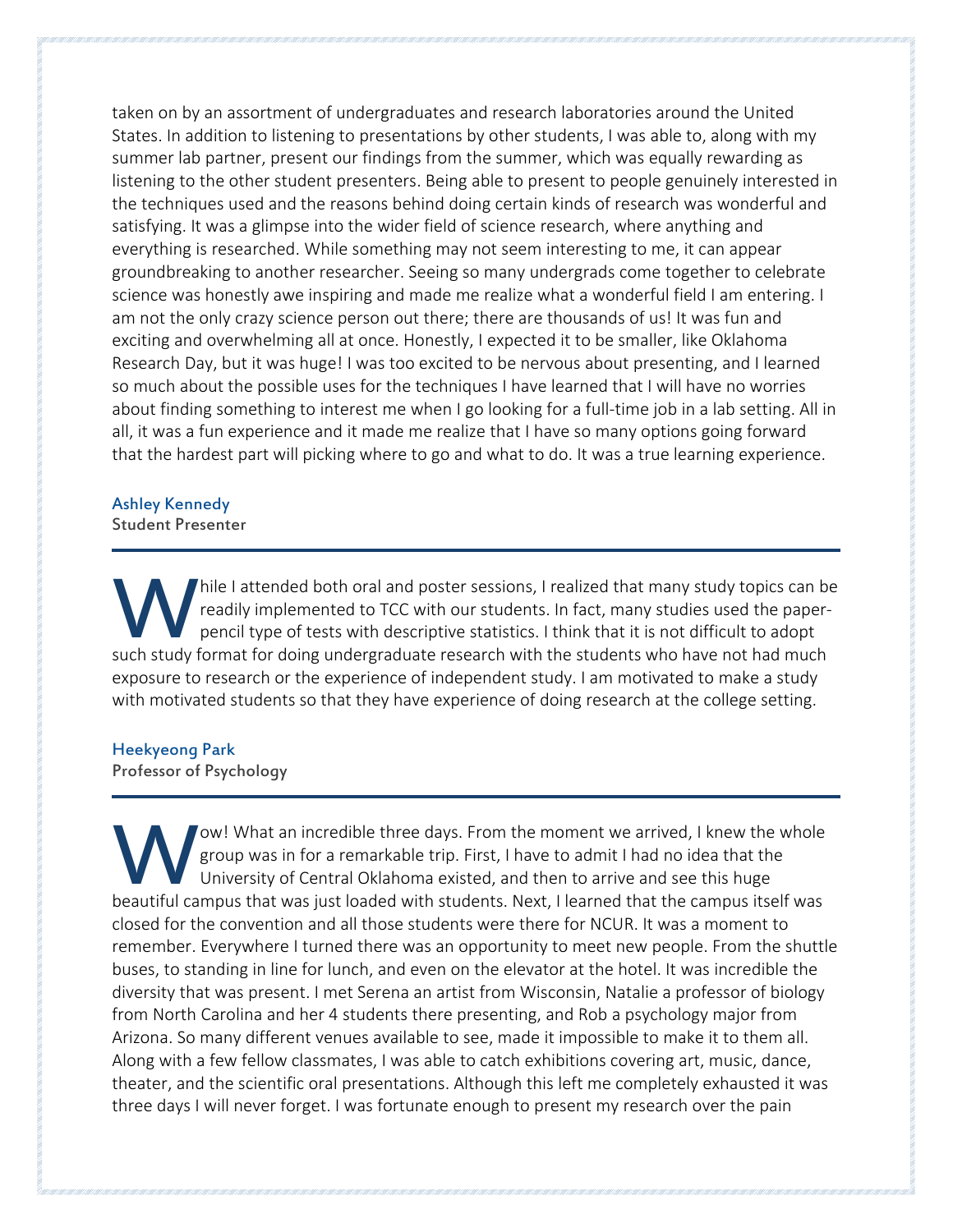pathways of the enteric nervous system the first day there and could focus my attention on seeing as much as possible the remaining two. I had more visitors to my poster than I had ever had before and felt this overwhelming sense of accomplishment. There were posters, posters, and more posters to see. I tried to step outside my comfort zone and look at things other than the biotechnology field. I decided to look at posters that dealt with problems created by man or ourselves. I learned about antibiotic resistance, that the white rhino is now going to go extinct with only two females left, and how global warming is going to wipe out an entire trout species because of the warming spring waters. It was sad in one way to think that this was all created by our own hands but on the other side it was enormously hopeful for the future that these students not only saw the errors of our ways but did research on how to make it better. If all this was not enough, there was also the college representatives from all across the United States there to answer any question one may have over higher education. I definitely took the chance to spend a few minutes with the rep from the NIH. The entire trip back I was able to have a meaningful conversation with the two professors in my van over all that we had just witnessed. The experience was one that will fuel my own research for at least the rest of my undergrad academia. Thank you!!

#### Christy Eslinger Student Presenter

y attendance to NCUR was limited to Friday, April 6<sup>th</sup>. However, during the limited amount of time that I had to attend the conference I was able to review numerous posters and attend two student presentations. My initial impression of NCUR was a y attendance to NCUR was limited to Friday, April 6<sup>th</sup>. However, during the limited amount of time that I had to attend the conference I was able to review numerous posters and attend two student presentations. My initial present. I have not been exposed to NCUR prior to this conference and didn't realize just how large the Undergraduate Research Community is across the US. I was even more surprised to learn that there were students presenting from outside the US.

My focus for the day was on the poster presentations as that would allow me to review the most undergraduate research topics, as well as, interact with the greatest number of students. I was most interested in reviewing posters that were discipline specific to geography, environmental science, and Geographic Information Systems (GIS). What I observed was that there were a variety of poster presentations within the discipline of Environmental Science but very few within the discipline of geography and none identified as specific to GIS. However, two posters that I reviewed were inherently geographic in nature; both categorized under the heading of Mathematics. The first, "Quantifying the Distribution of Urban Vegetation Based on Google Street View Images," was interesting in that students were using sophisticated algorithms to identify and quantify pixels representing vegetation within the street view images. The students used GIS software to produce 3-Dimensionally extracted images and to map the resulting vegetation. I was impressed with the complexity of this project and spent several minutes discussing the student's next analysis with the data they had produced. They were particularly interested in comparing their mapped results with demographic data such as household income, or asthma occurrence. We spoke at length of the limitations of their data including the need for privacy for much of the demographic data and the lack of "street-level" demographic data.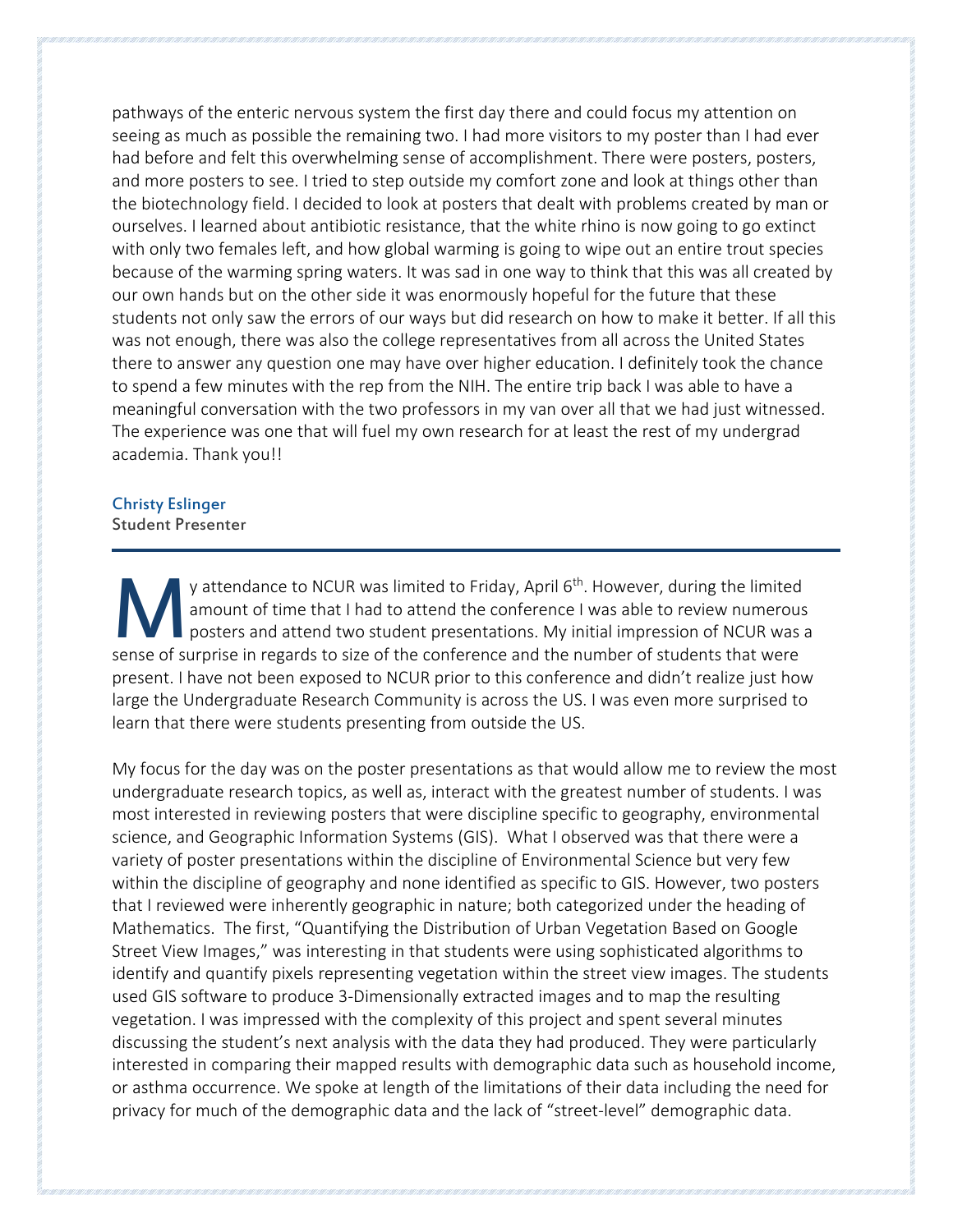The second poster I was particularly impressed with was "Wind Speed and Intensity of Tornadoes Compared From East to West in Oklahoma." These students examined tornadic data of wind speeds and intensities and looked for regional patterns in the data. Their data led them to conclude there was some regional variation in tornadic activity. This particular research intrigued me since it was inherently a geography research question but these students approached it from a mathematical perspective with Chi-Square and ANOVA tests. We spoke at length for the need to map the tornadoes combined with their respective intensities and wind speeds and to look at the question they were interested in using geostatistics with the full understanding that those type of statistics were more advanced than what they were prepared to do at the moment. It was this particular poster that got me thinking about what our GIS students could do and possibly present. This type of project would definitely be within the scope of our Advanced GIS course and would give students a chance to practice some of the tools we cover in class.

Overall, I think it is impressive to see the level of excitement and pride the students had for their work. It is clear that the challenges to student research at a two-year institution can be overcome to produce undergraduate research of quality. The value of this research is the exposure of these students to the scientific process, engaged learning techniques, confidence, the development of employable skills and a sense of satisfaction in the knowledge that they are contributing to the scientific community.

#### Kelly Allen

#### Professor of Geography

arrived at UCO on Thursday in a TCC van, serving as a back-up driver. A former student of mine, Dylan Axsom, provided his own transportation and arrived within minutes to connect. He had participated in a group research project during fall 2017 in General Biology for Nonarrived at UCO on Thursday in a TCC van, serving as a back-up driver. A former student of mine, Dylan Axsom, provided his own transportation and arrived within minutes to connect. He had participated in a group research pr NCUR poster presentation and inter-disciplinary collaboration between several classrooms. The opening ceremony inclusion of Native language and dress was delightful to him, as we are both Native Americans. More than 30 flags were displayed of federally-recognized tribes, and we stayed after the speaker to hear the Native American drummers. We spent the vast majority of the day together, attended poster sessions, oral sessions, and a group session concerning graduate school applications. These experiences allowed us to experience a higher quality and quantity of interaction, particularly since this was the first scientific research conference he had ever attended. After having lunch with all attendees, we attended an oral session he had chosen. "The Role of Individual Background on Academic Performance," presented by Julia Pemberton of William Peace University. This gave him additional insight into options for undergraduate research topics within the scope of his interest. We walked over four miles to various venues, and his enthusiasm did not wane. Due to his attendance at a journalism conference, he needed to leave before the group around 3pm. The best return on investment for Thursday was seeing Dylan develop broader horizons and perspectives on his own academic career.

Following his departure, I returned to the poster session. Attending faculty from TCC were also present there. I did visit several posters and speak with other biology faculty about their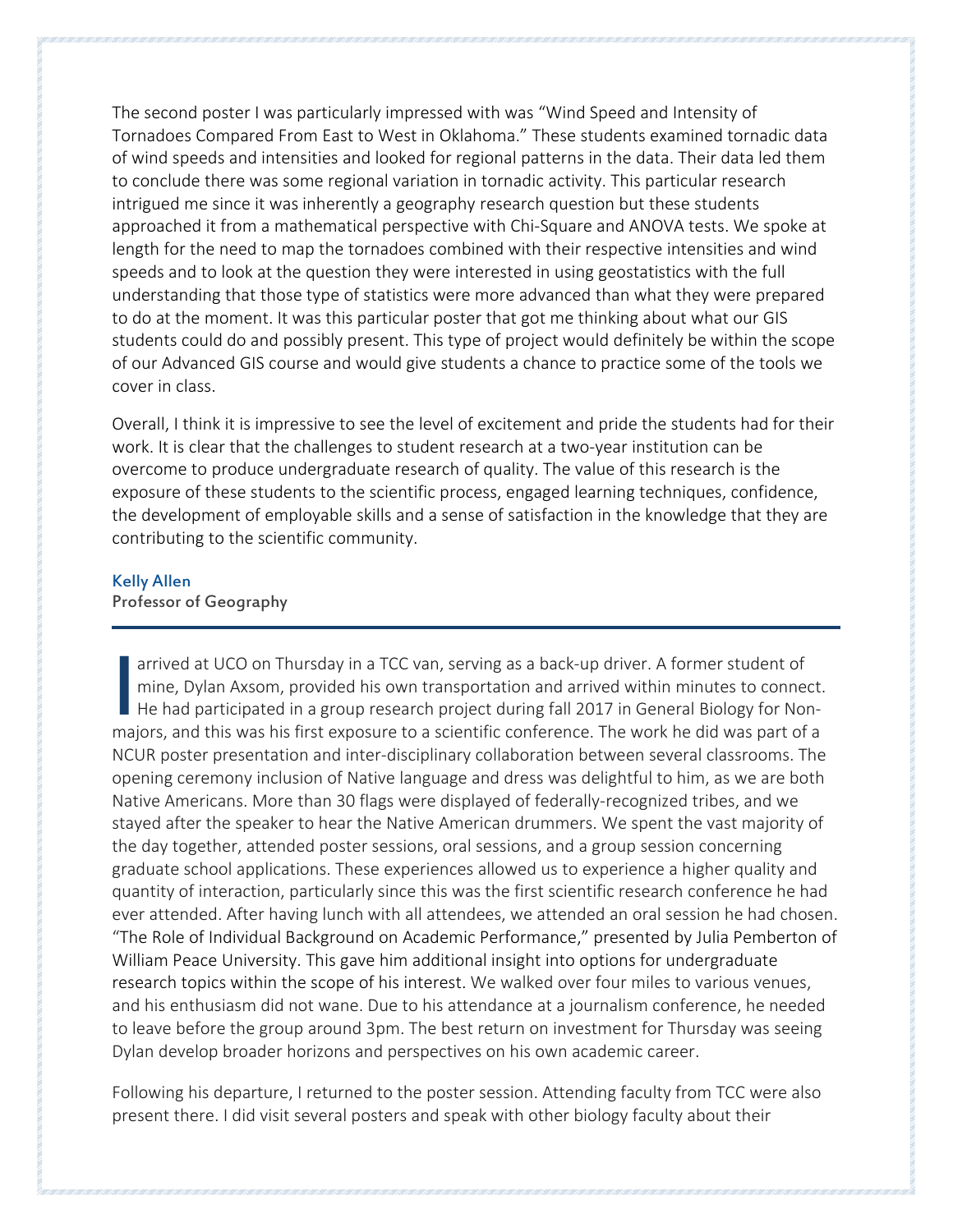experience. I teach introductory biology courses with integrated group research projects required for majors and non-majors. The poster session became a platform for finding ways to connect my own students with public databases for possible group research projects involving data-mining.

On Friday, I was in the poster session early and met a student whose project used data analysis from a public source. The poster was entitled, "Investigation of Ambient PM 2.5 Concentrations in Lima, Peru" by Joseph Self, University of Michigan. Pollution statistics gathered from sites across the world are accessible at [AirNow](https://airnow.gov/index.cfm?action=airnow.global_summary) and analyzed using MATLAB R2017b. The data site is sponsored by the Department of State and collects Air Quality Monitoring data from U.S. embassies and consulates around the world to inform U.S. personnel and citizens overseas. I was able to introduce Dr. Spencer to the presenter, Mr. Self. He informed our view of challenges and opportunities for using this type of platform with students. We later discussed at length with Professor Mary Phillips. Our long-term goal is to work collaboratively to create a lab that could be used to introduce data mining to introductory students.

In addition, I met a young lady presenting a poster with an education focus. Kaylee Parker of Young Harris College was presenting a poster entitled, "Collaboration: Teacher Perspectives of Collaboration Practices Within an Elementary School Setting." Her work applied to my current role as AEP Credits Count Program Manager. We discussed barriers to collaborative efforts within the traditional school classroom. She has had multiple student teaching experiences and describes the primary barrier to collaboration as fear of the unknown. Instructors often express concern about chaos erupting during group learning experiences. This aligns perfectly with what we see at our implementation sites. She also aptly described the result of no collaborative efforts resulting in isolation.

One shining star of my NCUR experience was connecting with Ricardo DeSantiago of San Diego State University. His poster, "Anthropogenic Debris Consumption by Wetland Fishes" involved the study of plastics in the ecosystem. He appeared to be a non-traditional student, who had heard of SACNAS but had not attended a conference. I encouraged him to find out more about the organization, as I am a lifetime member. His vocabulary and presentation were incredibly impressive, and his elevator pitch was the best I encountered throughout the conference. After interacting with several undergraduates who expressed their research participation was due to pressure from family or teachers, it was a breath of fresh air to meet this student who had pursued it for the love of research.

The best return on investment for the entire experience was looking to find ways to create a lab accessible to biology faculty that involves data mining to answer novel questions. It would be easy to integrate this model into the group research projects conducted by my students each term. I definitely experienced a deep sense of collegiality within the institution across disciplines this week!

#### Mona Easterling

AEP Credit Counts Director and an Adjunct Instructor in Biology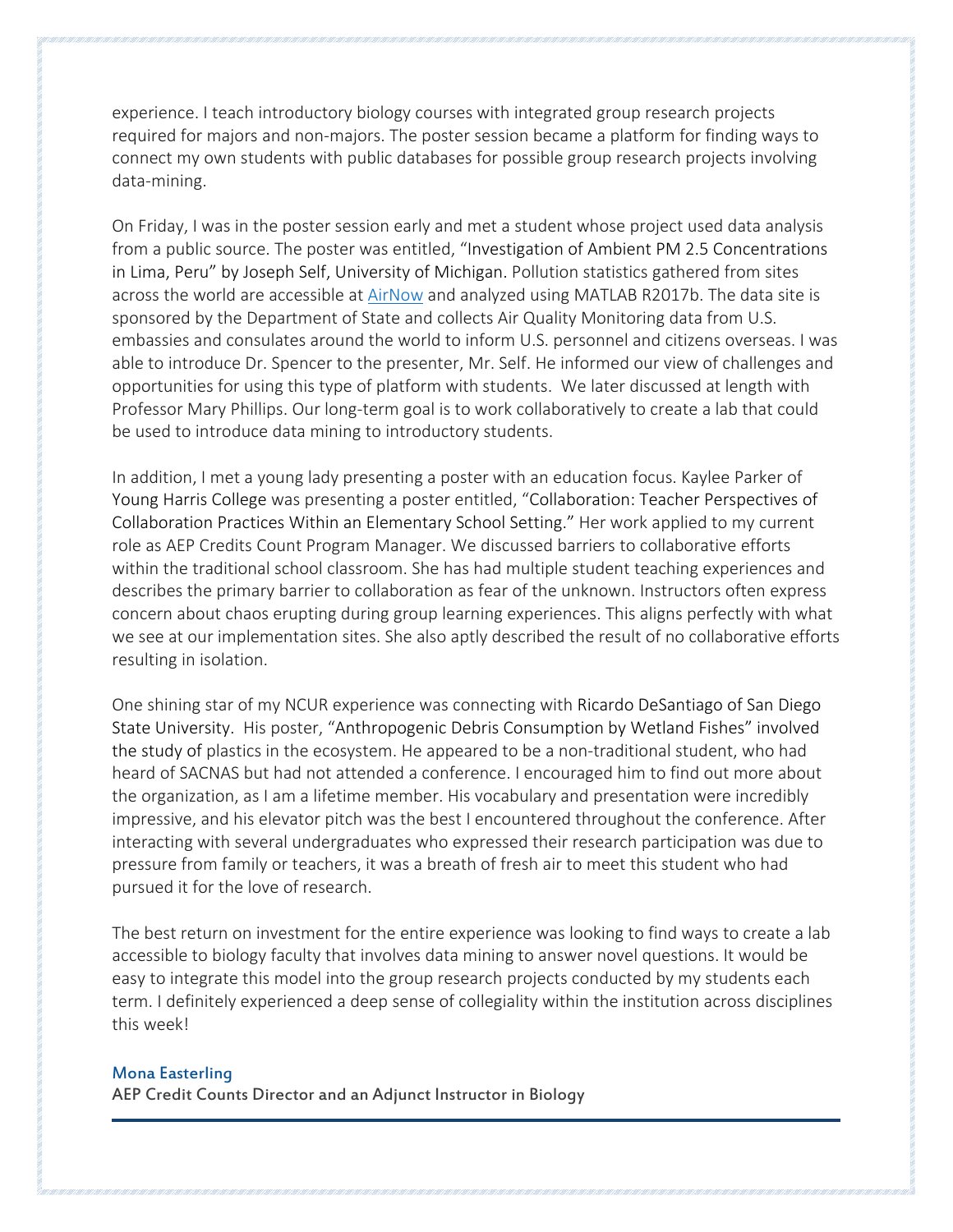was thrilled to be able to bring two of my BIOL 1224 for majors students to present at NCUR this year, Connor McLellan and Macie Baldwin. They did a fabulous job! Their service learning/research project involved creating a database of TCC's Southeast campus trees. Connor and Macie demonstrated their project during the Partners in Community Forestry Conference site visit at the SEC. Their work helped TCC SEC receive the USA Tree Campus recognition. It takes a village to mentor and support students. Rob Katz shared the USA Tree Campus **I** was thrilled to be able to bring two of my BIOL 1224 for<br>
majors students to present at NCUR this year, Connor<br>
McLellan and Macie Baldwin. They did a fabulous job!<br>
Their service learning/research project involved cre

*about filling buckets but lighting fires"* 

# WILLIAM YEATS

opportunity and involved students in the Sustainability committee. Mark Swanson and I helped with data collection and presentation.

I am grateful and appreciate the TCC Foundation and OK INBRE for the financial support that made participation at NCUR possible, and Diana Spencer, for her tireless encouragement and enthusiasm. I overheard Connor and Macie thinking of new research projects they wanted to do and present at NCUR next year. Take away… Research opportunities impact and change students' lives. The great student presentations at NCUR will energize me to continue to mentor and offer research and service learning opportunities in my courses. NCUR helps me to light fires.



One take away about the student research projects was the variety of student research posters that used established databases to pose a research question. The projects used data mining to determine correlations to solve the question posed. I plan to explore free databases such as:

Amazon Web Services [\(https://aws.amazon.com/public-datasets/\)](https://aws.amazon.com/public-datasets/) Cal State Long Beach Free Databases [\(https://csulb.libguides.com/c.php?g=39192&p=250836\)](https://csulb.libguides.com/c.php?g=39192&p=250836), Dataquest [\(https://www.dataquest.io/blog/free-datasets-for-projects/\)](https://www.dataquest.io/blog/free-datasets-for-projects/) Data Repositories [\(http://oad.simmons.edu/oadwiki/Data\\_repositories\)](http://oad.simmons.edu/oadwiki/Data_repositories) Berkeley Data Lab [\(http://www.lib.berkeley.edu/libraries/data-lab\)](http://www.lib.berkeley.edu/libraries/data-lab) Data.gov [\(https://www.data.gov/\)](https://www.data.gov/)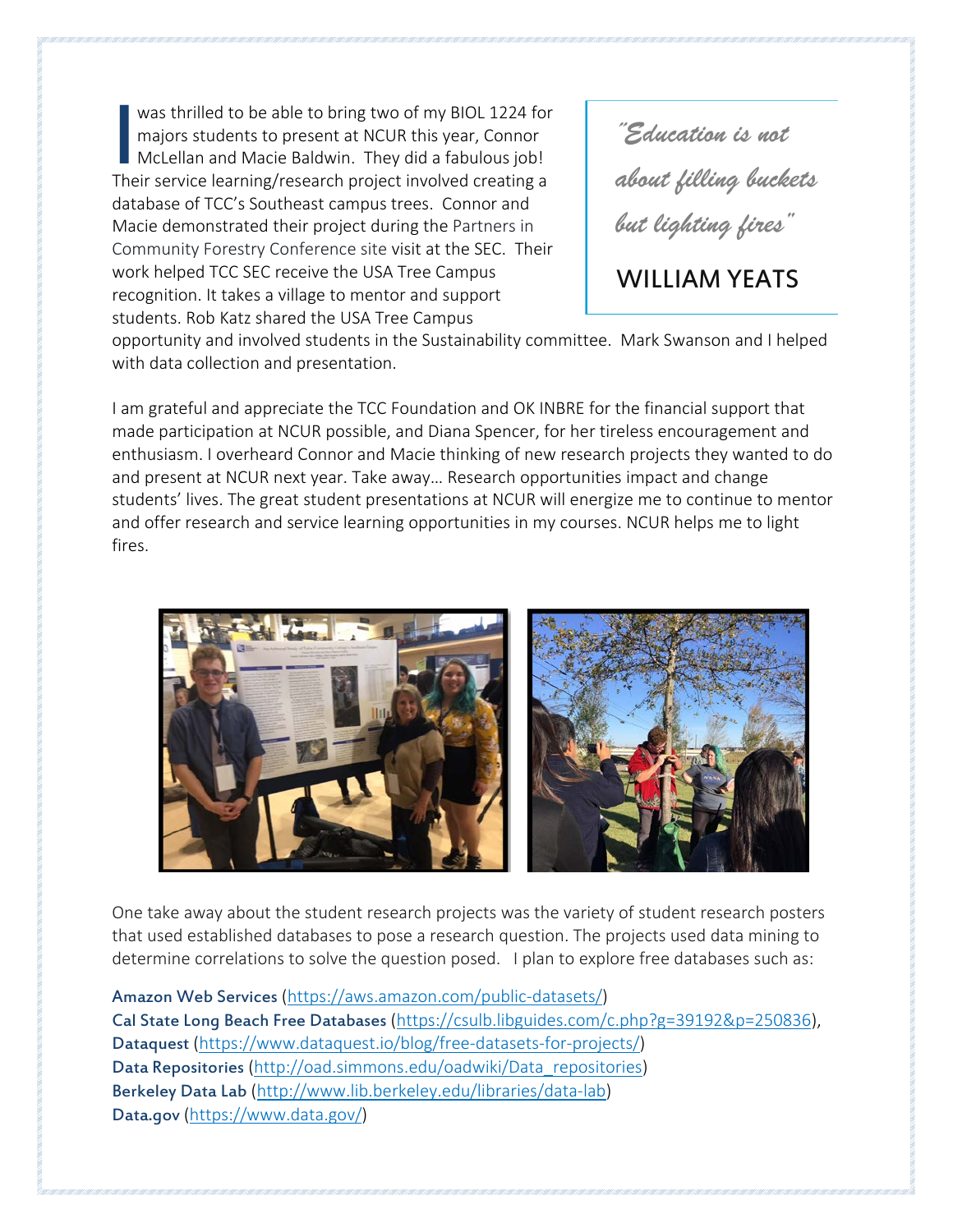Fun take away….Last year, I was captivated by the Recycled Tree at NCUR. This year, with students from the Club of Medical and Natural Sciences, we made our very own Recycled Tree display for Earth Day. Art meets science. Stop by the Science and Math building.

# Mary Phillips

Professor of Biology

really enjoyed attending NCUR with you last week! It was a great experience for me as a student and also as someone who isn't very knowledgeable about the really enjoyed attending NCUR with you last week! It was a great experience for me as a student and also as someone who isn't very knowledgeable about the STEM field. I always thought that I, as a communications person, was on the opposite side of the spectrum and that our two groups didn't intertwine much. Getting to see how the research and teamwork isn't just for STEM



majors was very encouraging and I feel like I took a lot away despite my short time there.

I'm pretty bummed that I couldn't be there the whole weekend, but everything I had planned for this month decided to fall on the same 4 days. I seriously appreciate the effort to you made to let me go considering how short I was there. Thanks again for making it happen for me and I hope we can work together more closely in the future!

### Dylan Axsom

Student Presenter

aving never been to a conference like his before, I really didn't know what to expect. I only signed up at first to get a better graduate school application, and truthfully, I thought I wouldn't enjoy the trip at all. I had pictured dark auditoriums in which one aving never been to a conference like his before, I really didn't know what to expect. I<br>only signed up at first to get a better graduate school application, and truthfully, I<br>thought I wouldn't enjoy the trip at all. I ha and there, but otherwise silent and boring. What I was presented with was unbelievably better. The science fair-esque environment for the poster presentations gave me the opportunity to really dig in and learn about subjects that I thought were interesting (one example being a presentation on using micro-RNA, which I had never even heard of, to, in short, prevent lung, cervical, and breast cancer), and here and there stopping to broaden my horizons on something I normally would never have studied (if you need to know how to tell if your 16th century porcelain plate is authentically Oriental or if it's a Dutch knockoff from the same era, I'm officially your guy). In addition, the grad school booths on the second floor presented me with an amazing opportunity to talk to recruiters from every corner of the state in the period of one hour, rather than e-mailing the school individually and waiting to hear back. Some of the schools I had never even thought to consider, such as two of my (now) top choices, Alabama University and West Florida University. The freedom to roam on my own and visit whatever I was interested in was nice as well. It allowed me to go a couple to oral seminars, have some deep discussions with